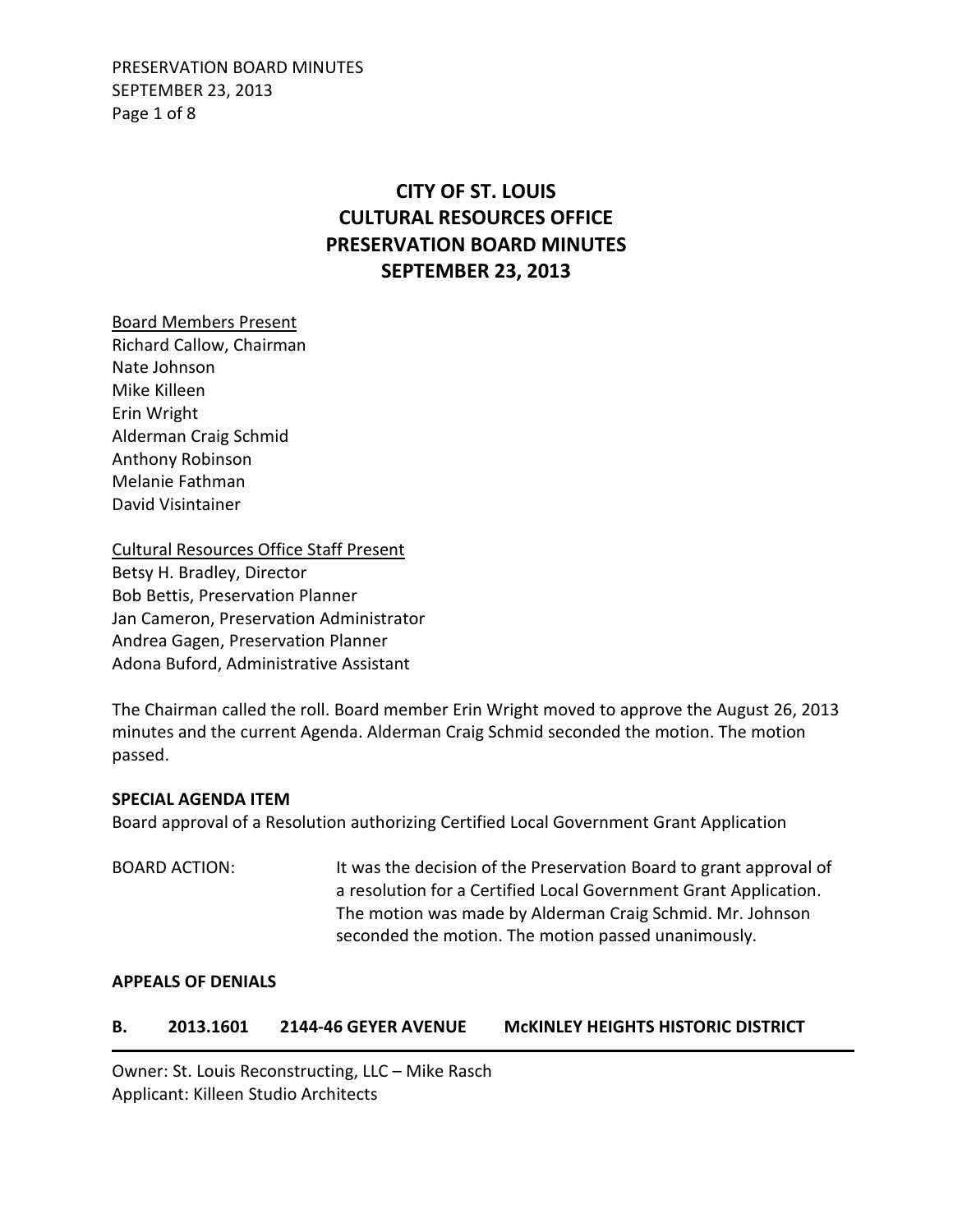## PRESERVATION BOARD MINUTES SEPTEMBER 23, 2013 Page 2 of 8

| <b>RESIDENTIAL PLAN:</b> | Appeal of the Director's Denial of a building permit application to<br>retain a non-compliant front porch and porch steps installed<br>without a permit.                                                                                                                                                                                                                                                                                                   |
|--------------------------|------------------------------------------------------------------------------------------------------------------------------------------------------------------------------------------------------------------------------------------------------------------------------------------------------------------------------------------------------------------------------------------------------------------------------------------------------------|
| PROCEEDINGS:             | Board members, Richard Callow (Chairman), Alderman Craig<br>Schmid, Melanie Fathman, David Visintainer, Anthony Robinson,<br>Mike Killeen, Erin Wright and Nate Johnson were present for the<br>testimony for this agenda item. Anthony Robinson arrived during<br>the consideration for the item and voted on the matter. Michael<br>Killeen recused himself from this agenda item.                                                                       |
|                          | On September 23, 2013, the Preservation Board of the City of St.<br>Louis met pursuant to Ordinance #64689 of the City Code, to<br>consider an Appeal of the Director's Denial of an application to<br>retain non-compliant porch and porch steps alterations at 2144-<br>2146 Geyer Avenue Avenue, located in the McKinley Heights Local<br>Historic District.                                                                                            |
|                          | Betsy Bradley, Director of the Cultural Resources Office<br>entered Certified copies of City Ordinances #64689, as<br>amended by Ordinance #64925, and #67901, the McKinley<br>Heights Historic District Standards, into the record. She<br>also submitted an email from Mark Reed, president of the<br>McKinley Heights Neighborhood Association, into the<br>record.                                                                                     |
|                          | Ms. Bradley explained what work had been done without a<br>permit; which portions of the work could be approved per<br>the district standards; and which elements did not<br>conform with the standards. Ms. Bradley recommended<br>that the Preservation Board uphold the Director's denial of<br>the application as the alterations to the porch wall and<br>porch steps are not in compliance with the McKinley<br>Heights Historic District Standards. |
|                          | Michael Rasch testified on behalf of the property owner, St. Louis<br>Reconstructing LLC. Mr. Rasch stated that he did not know he<br>needed a permit for the steps. He also explained that he thought<br>the alterations added to the property's "curb appeal" and were<br>necessary for successful conversion of the four-family into two<br>fee-simple units for sale.                                                                                  |
|                          | Mark Reed, representing the McKinley Heights Neighborhood,<br>noted the general neglected state of this block within the historic                                                                                                                                                                                                                                                                                                                          |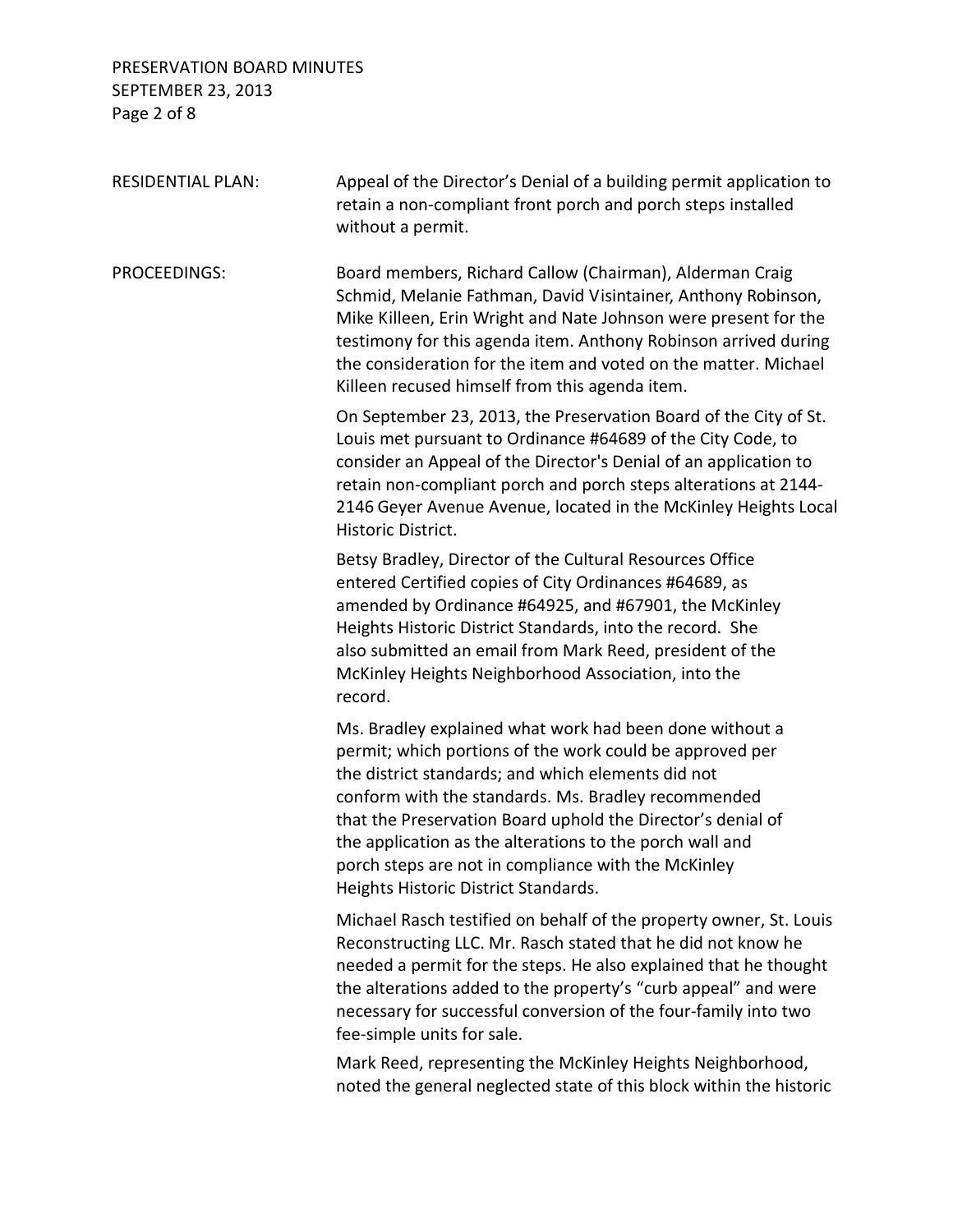PRESERVATION BOARD MINUTES SEPTEMBER 23, 2013

| Page 3 of 8              |                                                                                                                                                                                                                                                                                                                                                                                                                                                                                                                                                                                                                                                                                                                                                                                                                                                                                                                                                                                                                                                                                                                                                                                                                                                                                                                                                                                                                                                                                                                                   |
|--------------------------|-----------------------------------------------------------------------------------------------------------------------------------------------------------------------------------------------------------------------------------------------------------------------------------------------------------------------------------------------------------------------------------------------------------------------------------------------------------------------------------------------------------------------------------------------------------------------------------------------------------------------------------------------------------------------------------------------------------------------------------------------------------------------------------------------------------------------------------------------------------------------------------------------------------------------------------------------------------------------------------------------------------------------------------------------------------------------------------------------------------------------------------------------------------------------------------------------------------------------------------------------------------------------------------------------------------------------------------------------------------------------------------------------------------------------------------------------------------------------------------------------------------------------------------|
|                          | district and recommended a compromise, that the brick porch<br>wall be restored to its original height and that the porch steps be<br>narrowed in width to the historic dimensions, but be allowed to<br>remain brick. Jean Bradley, residing at 2128 Geyer, agreed with<br>Mr. Reed's comments about the block and expressed support for<br>both the brick material and the wider dimensions of the sidewalk<br>and steps.                                                                                                                                                                                                                                                                                                                                                                                                                                                                                                                                                                                                                                                                                                                                                                                                                                                                                                                                                                                                                                                                                                       |
| <b>FINDINGS OF FACT:</b> | The Preservation Board found that:                                                                                                                                                                                                                                                                                                                                                                                                                                                                                                                                                                                                                                                                                                                                                                                                                                                                                                                                                                                                                                                                                                                                                                                                                                                                                                                                                                                                                                                                                                |
|                          | 2144-46 Geyer Avenue is located in the McKinley<br>$\bullet$<br>Heights Local Historic District;<br>extensive changes were made to the porch, porch<br>$\bullet$<br>steps, private sidewalk, and lower steps without a<br>permit;<br>the changes made to the width of the steps and front<br>porch wall have significantly altered the appearance of<br>the entrance to the residential building;<br>the McKinley Heights district standards require that<br>$\bullet$<br>steps and porch elements retain their original location<br>and configuration, which includes porch walls and the<br>width of attached steps;<br>the applicant proposes to restore the original height of<br>$\bullet$<br>the front wall of the porch and its concrete cap, but<br>would leave a wider opening to accommodate the<br>wider steps;<br>brick is not an approved material for porch steps under<br>$\bullet$<br>the historic district standards;<br>brick is an approved material for sidewalks and the<br>$\bullet$<br>section heading of the standards implies that it is also<br>approved for on-premise or terrace steps that are not<br>an element of a porch;<br>as the standards are ambiguous about the need to<br>$\bullet$<br>retain the historic width of terrace steps and on-<br>premise sidewalks, the wider lower steps and brick<br>sidewalk can be approved; and<br>as brick was used for the lower steps and on-premises<br>$\bullet$<br>sidewalk, in this instance, the brick on the porch steps<br>could be acceptable. |
| <b>BOARD ACTION:</b>     | It was the decision of the Preservation Board to partially uphold<br>the Director's denial of the application to retain the changes made<br>to the porch and porch steps. The Appellant may retain the use of<br>brick at the front steps, but the steps must be reduced to their<br>historic width before their alteration. In conjunction with this                                                                                                                                                                                                                                                                                                                                                                                                                                                                                                                                                                                                                                                                                                                                                                                                                                                                                                                                                                                                                                                                                                                                                                             |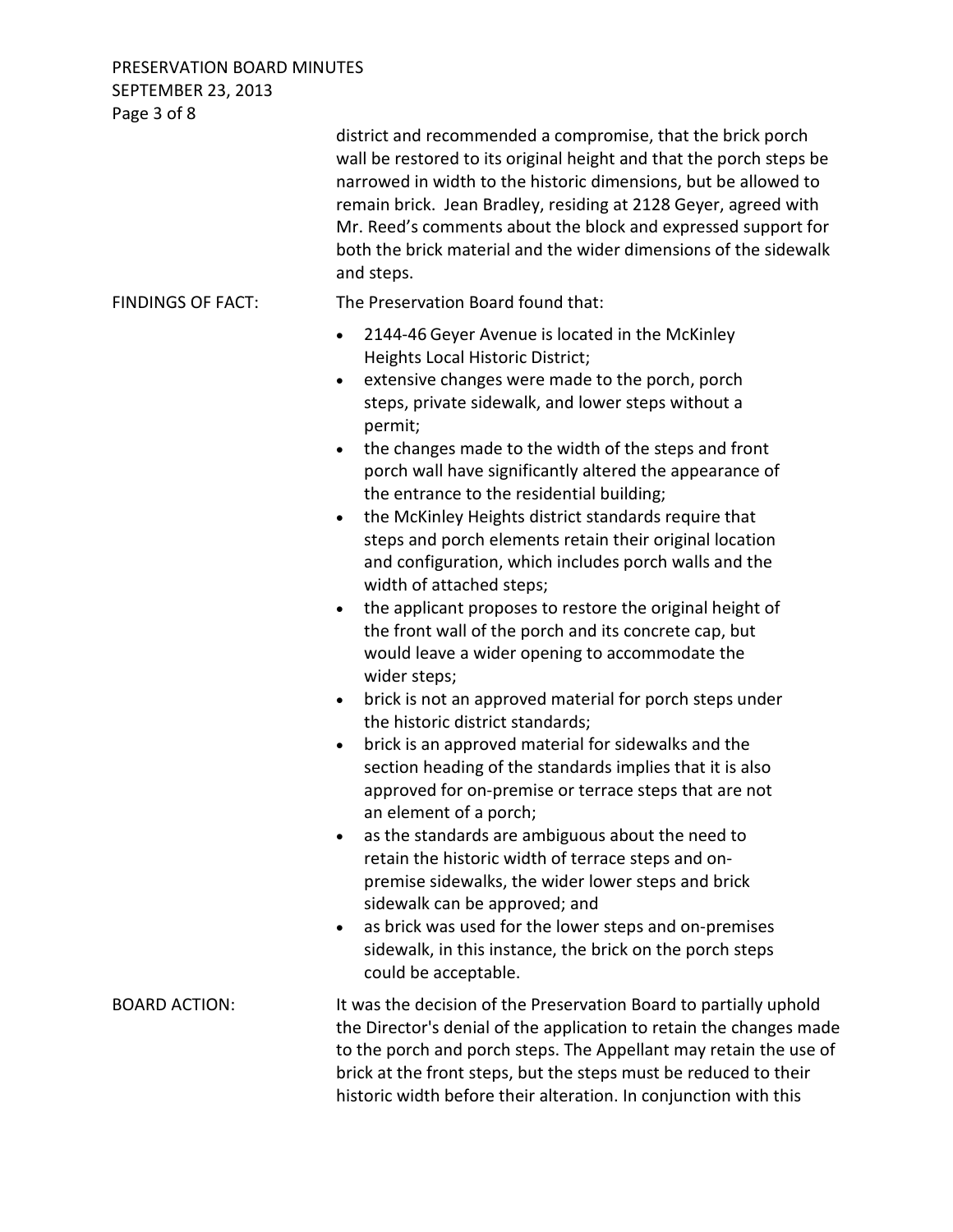change, the full extent of the front porch wall must be reconstructed to its original height and have a suitable cap. The motion was made by Alderman Craig Schmid and seconded by Mr. Johnson. The motion passed with six Board Members voting for the motion.

#### **C. 2013.1358 5033 WASHINGTON PLACE CENTRAL WEST END HISTORCI DISTRICT**

Owner: Terry MacHaffie Applicant: Midwest Lifetime Roof Systems – Cary Babinec

| <b>RESIDENTIAL PLAN:</b>  | Appeal of Director's Denial of a building permit application to<br>install non-complaint roofing.                                                                                                                                                                                                                                                                                                                                                                                |  |
|---------------------------|----------------------------------------------------------------------------------------------------------------------------------------------------------------------------------------------------------------------------------------------------------------------------------------------------------------------------------------------------------------------------------------------------------------------------------------------------------------------------------|--|
| PROCEEDINGS:              | Board members, Richard Callow (Chairman), Alderman Craig<br>Schmid, Melanie Fathman, David Visintainer, Anthony Robinson,<br>Mike Killeen, Erin Wright and Nate Johnson were present for the<br>testimony for this agenda item.                                                                                                                                                                                                                                                  |  |
|                           | Bob Bettis of the Cultural Resources Office submitted into the<br>record Certified copies of City Ordinances #64689, as amended by<br>Ordinance #64925, and #64832 and the Central West End Historic<br>District Ordinance, #69423. Mr. Bettis detailed why the proposed<br>roofing material was not in compliance with the Central West End<br>Historic District Standards. He recommended that the Board deny<br>the permit as proposed.                                       |  |
|                           | Terry MacHaffie, the owner, testified on her own behalf, asking<br>that she be allowed to install a metal roof that resembles historic<br>red barrel-vault tile. She argued that there is diversity in styles<br>and roof treatments within the Central West End.                                                                                                                                                                                                                |  |
| <b>FINDINGS OF FACTS:</b> | The Preservation Board found that:                                                                                                                                                                                                                                                                                                                                                                                                                                               |  |
|                           | 5033 Washington Place is located in the Central West<br>$\bullet$<br>End Local Historic District;<br>the house has had its original roof replaced with asphalt<br>$\bullet$<br>shingles;<br>a red tile roof would not be architecturally or historically<br>$\bullet$<br>appropriate for the Classic Revival style of the house and<br>therefore the house originally had a slate roof;<br>there is no evidence of the house originally having a clay tile<br>$\bullet$<br>roof; |  |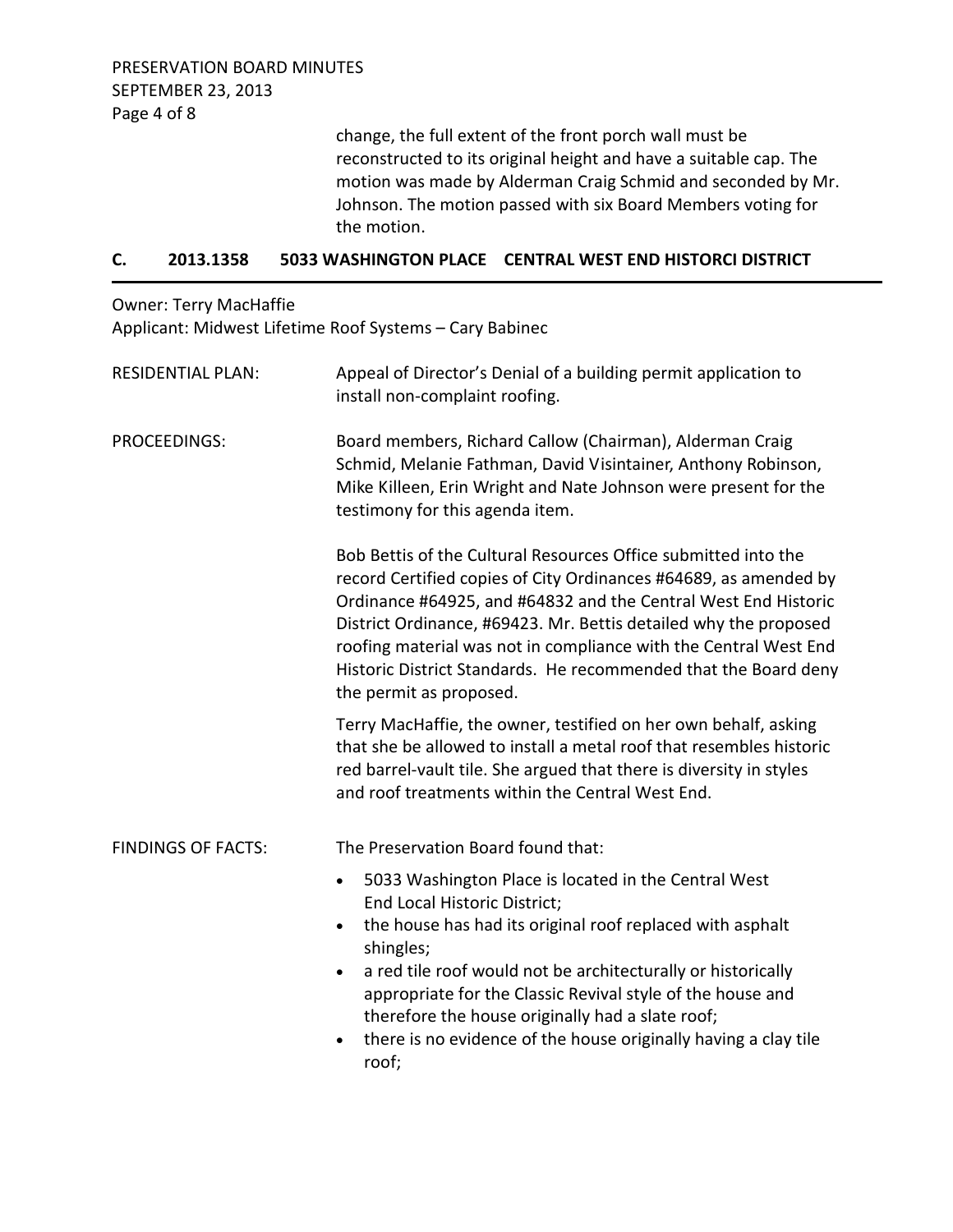PRESERVATION BOARD MINUTES SEPTEMBER 23, 2013 Page 5 of 8

|                      | the proposed metal roof material does not comply with the<br>historic district standards which state that the character of the<br>roof cannot be altered with a distinctly different material; and<br>that the Central West End Neighborhood Association supports<br>$\bullet$<br>upholding the Director's denial of the permit application.                                                                                |
|----------------------|-----------------------------------------------------------------------------------------------------------------------------------------------------------------------------------------------------------------------------------------------------------------------------------------------------------------------------------------------------------------------------------------------------------------------------|
| <b>BOARD ACTION:</b> | It was the decision of the Preservation Board to uphold the<br>Director's denial of the building permit application to install the<br>proposed metal roofing, as the material is not in compliance with<br>the Central West End Historic District Standards. The motion was<br>made by Board Member Erin Wright. Mr. Johnson seconded the<br>motion. The motion passed five to one with Mr. Killeen opposing<br>the motion. |

### **D. 2013.1392 3301 SALENA STREET BENTON PARK HISTORIC DISTRICT**

Owner: Johnny Hernan Martinez Applicant: Killeen Studio Architects

| <b>COMMERCIAL PLAN:</b> | Appeal of Director's Denial of a building permit application for a<br>non-compliant rear deck and garage and alterations to the<br>storefront.                                                                                                                                                                                                                                                                                            |
|-------------------------|-------------------------------------------------------------------------------------------------------------------------------------------------------------------------------------------------------------------------------------------------------------------------------------------------------------------------------------------------------------------------------------------------------------------------------------------|
| <b>PROCEEDINGS:</b>     | Board members, Richard Callow (Chairman), Alderman Craig<br>Schmid, Melanie Fathman, David Visintainer, Anthony Robinson,<br>Mike Killeen, Erin Wright and Nate Johnson were present for the<br>testimony for this agenda item. Michael Killeen recused himself<br>from this agenda item.                                                                                                                                                 |
|                         | Bob Bettis of the Cultural Resources Office submitted into the<br>record Certified copies of City Ordinances #64689, as amended by<br>Ordinance #64925, and #64832 and the Benton Park Historic<br>District Ordinance, #69423. Mr. Bettis detailed why the three<br>proposed items were not in compliance with the Benton<br>Park Historic District Standards. He recommended that the<br>Preservation Board deny the permit as proposed. |
|                         | Mike Killeen, the architect for the project, testified on behalf of<br>the owner, asking that the Director's denial be overturned for the<br>three items as the owner feels that the are necessary for a<br>successful project.<br>The three items of the appeal were discussed separately and<br>addressed with three motions                                                                                                            |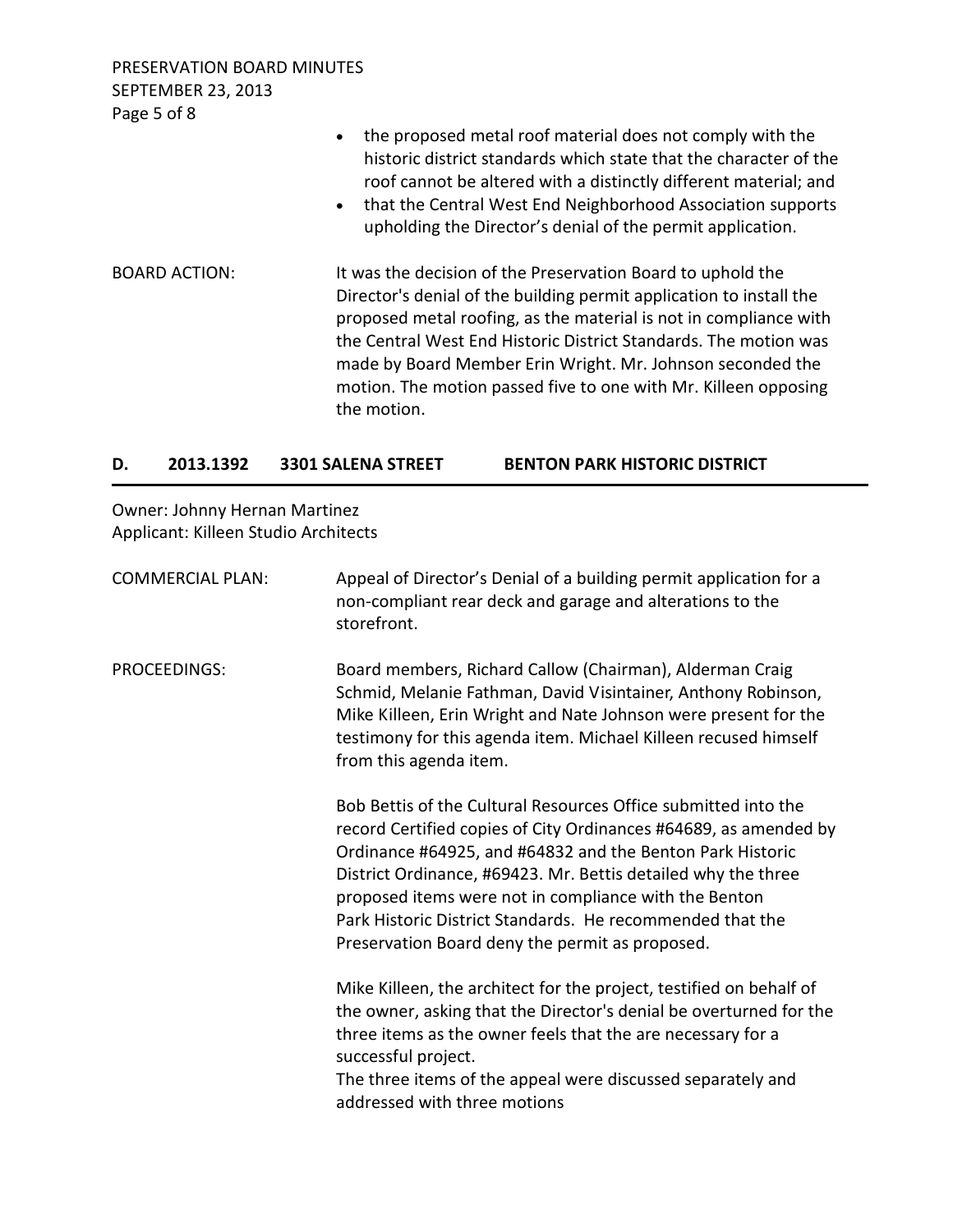| <b>FINDINGS OF FACTS:</b> | The Preservation Board found that regarding the storefront:<br>3301 Salena is located in the Benton Park Local Historic<br>District;<br>the original storefront had been previously altered;<br>the proposed storefront is based on a Model Example;<br>that a portion of the altered storefront will remain blocked<br>with brick presenting a non-historic appearance;<br>the existing fire escape on the front facade will remain and be<br>$\bullet$<br>attached to the non-historic section of storefront; and<br>that there had been no communication from the Benton Park<br>$\bullet$<br>Neighborhood Association regarding the project. |
|---------------------------|--------------------------------------------------------------------------------------------------------------------------------------------------------------------------------------------------------------------------------------------------------------------------------------------------------------------------------------------------------------------------------------------------------------------------------------------------------------------------------------------------------------------------------------------------------------------------------------------------------------------------------------------------|
| <b>BOARD ACTION:</b>      | It was the decision of the Preservation Board to overturn the<br>Director's denial of the storefront portion of the application. The<br>motion was made by Board Member Anthony Robinson. Ms.<br>Wright seconded the motion. The motion passed six to zero.                                                                                                                                                                                                                                                                                                                                                                                      |
| <b>FINDINGS OF FACTS:</b> | The Preservation Board found that regarding the rear deck:<br>the proposed rear deck is not based on a Model Example and<br>would be visually dominant when seen from Utah Street; and                                                                                                                                                                                                                                                                                                                                                                                                                                                           |
|                           | that there had been no communication from the Benton Park<br>Neighborhood Association regarding the project.                                                                                                                                                                                                                                                                                                                                                                                                                                                                                                                                     |
| <b>BOARD ACTION:</b>      | It was the decision of the Preservation Board to uphold the<br>Director's denial of the rear deck portion of the application. The<br>motion was made by Board Member Melanie Fathman. Alderman<br>Craig Schmid seconded the motion. The motion passed five to<br>one with Mr. Visintainer opposing the motion.                                                                                                                                                                                                                                                                                                                                   |
| <b>FINDINGS OF FACTS:</b> | The Preservation Board found that regarding the garage:<br>the proposed garage is not based on a Model Example;<br>• the proposed garage is out of scale with the other building on<br>the property and nearby ones in the Benton Park historic<br>district and would be visually dominant when seen from Utah<br>Street; and<br>that there had been no communication from the Benton Park<br>Neighborhood Association regarding the project.                                                                                                                                                                                                    |
| <b>BOARD ACTION:</b>      | It was the decision of the Preservation Board to uphold the<br>Director's denial of the garage portion of the application. The<br>motion was made by Board Member Melanie Fathman. Alderman                                                                                                                                                                                                                                                                                                                                                                                                                                                      |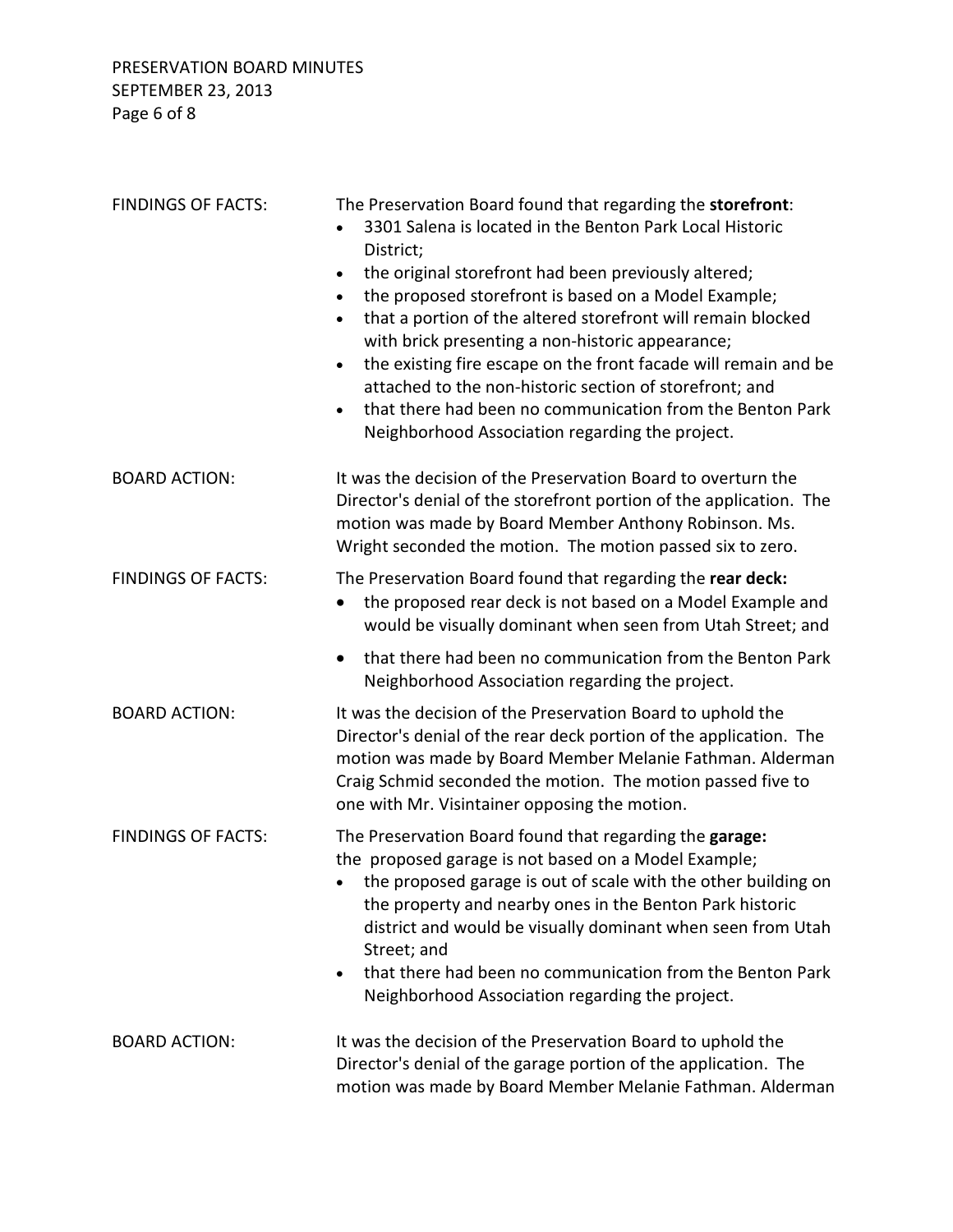Craig Schmid seconded the motion. The motion passed six to zero.

| Ε. | 2013.0842                 | <b>4970 PERSHING PLACE</b>                                                                                       | <b>CENTRAL WEST END HISTORIC DISTRICT</b>                                                                                                                                                                                                                                                                                                                                                                                                                |
|----|---------------------------|------------------------------------------------------------------------------------------------------------------|----------------------------------------------------------------------------------------------------------------------------------------------------------------------------------------------------------------------------------------------------------------------------------------------------------------------------------------------------------------------------------------------------------------------------------------------------------|
|    |                           | Owner/Applicant: Remigius Onwumeri                                                                               |                                                                                                                                                                                                                                                                                                                                                                                                                                                          |
|    | <b>RESIDENTIAL PLAN:</b>  |                                                                                                                  | Appeal of Director's Denial of a building permit application to<br>retain non-complaint roofing material installed without a permit.                                                                                                                                                                                                                                                                                                                     |
|    | <b>PROCEEDINGS:</b>       |                                                                                                                  | Bob Bettis of the Cultural Resources Office submitted into the<br>record Certified copies of City Ordinances #64689, as amended by<br>Ordinance #64925, and #64832 and the Central West End Historic<br>District Ordinance, #69423. Mr. Bettis detailed why the installed<br>roofing material was not in compliance with the Central West End<br>Historic District Standards. He recommended that the<br>Preservation Board deny the permit as proposed. |
|    |                           |                                                                                                                  | Remigius and Ngozi Onwumere, the owners, testified on their<br>own behalf, asking that they be allowed to retain the asphalt<br>roof as they did not know a permit was needed for roof<br>replacement in Central West End and that their contractor was<br>supposed to obtain all needed permits.                                                                                                                                                        |
|    | <b>FINDINGS OF FACTS:</b> | The Preservation Board found that:                                                                               |                                                                                                                                                                                                                                                                                                                                                                                                                                                          |
|    |                           | $\bullet$<br>Historic District;                                                                                  | 4970 Pershing Place is located in the Central West End Local<br>the roof was replaced without a permit;                                                                                                                                                                                                                                                                                                                                                  |
|    |                           | $\bullet$                                                                                                        | the roof had historic slate shingles for which the standards<br>require photographic evidence be provided of the                                                                                                                                                                                                                                                                                                                                         |
|    |                           | deteriorated condition of roofing materials to justify                                                           |                                                                                                                                                                                                                                                                                                                                                                                                                                                          |
|    |                           | replacement;<br><b>Cultural Resources Office;</b>                                                                | the installed material does not comply with the historic<br>district standards which require that historic roofing material<br>be replaced in kind or with a material that replicate the<br>original may be used if the original or historic material is<br>unavailable and the substitute material is approved by the                                                                                                                                   |
|    | $\bullet$                 | if a permit had been applied for, the roof would likely have<br>been a simulated slate material of a gray color; |                                                                                                                                                                                                                                                                                                                                                                                                                                                          |
|    |                           | previous roofing material;                                                                                       | the roof that was installed would have complied with the<br>Central West End standards if historic slate had not been the                                                                                                                                                                                                                                                                                                                                |